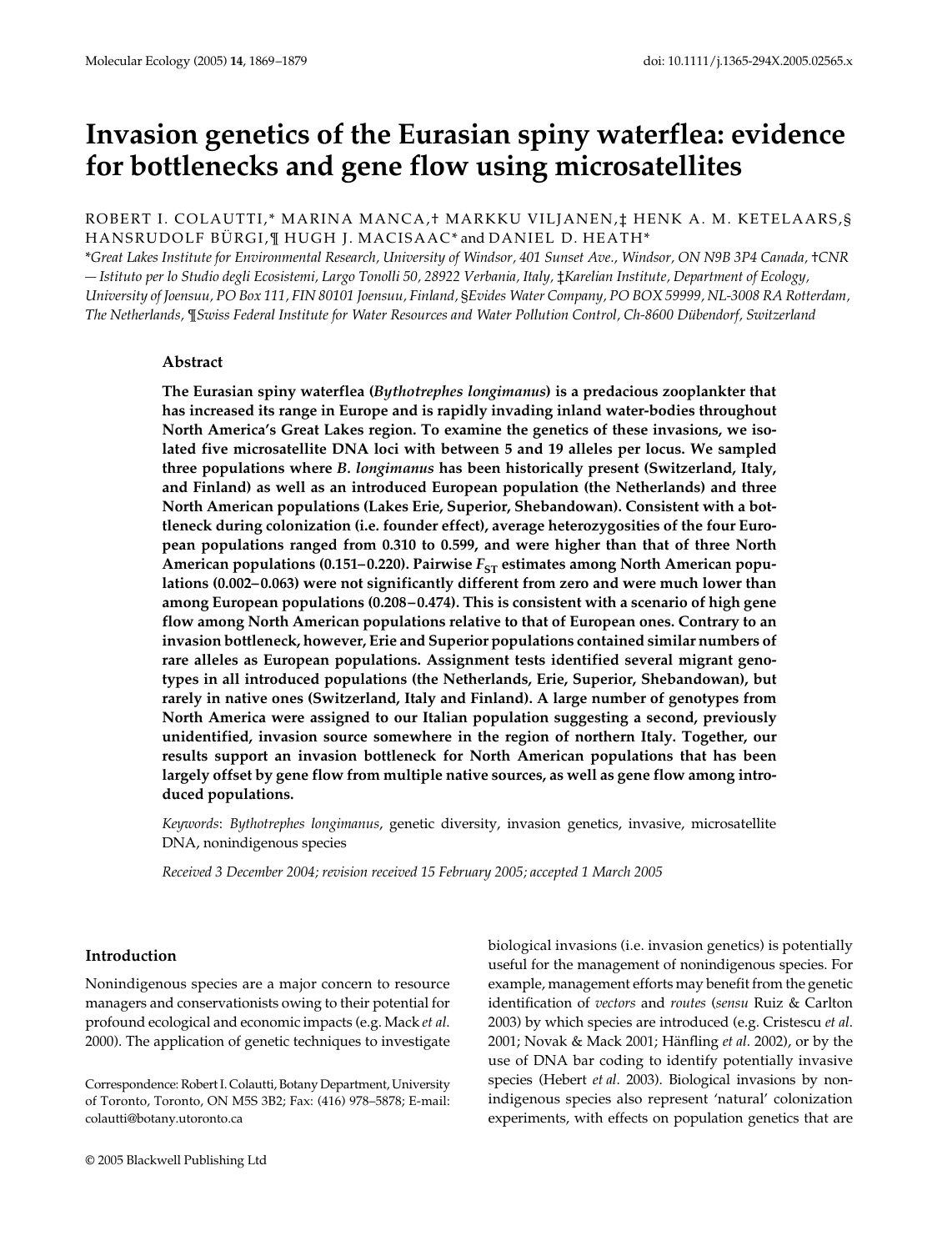useful for testing and refining ecological and evolutionary theory. In particular, invasion genetics can provide insight into the early stages of population differentiation and evolution (Villablanca *et al*. 1998; Lee 2002; Hänfling & Kollmann 2003; Estoup *et al*. 2004; Kolbe *et al*. 2004). Because human-mediated invasions are often characterized by recently founded, demographically expanding populations with high dispersal, they are more likely than native populations to be out of mutation/migration– drift equilibrium (Eckert *et al*. 1996). Investigations of the effect of these nonequilibrium processes on population genetics and evolution may provide important insight into the evolution of nonindigenous species and of other populations with similar nonequilibrium dynamics (e.g. coral reef species, stocked and reintroduced species, biological control species).

To better understand the evolutionary genetics of invasive species it will be necessary (i) to identify the levels of genetic diversity and population differentiation among both introduced and native populations; (ii) to identify the most likely genetic sources for introduced populations; (iii) to compare patterns of genetic similarity with putative vectors of introduction and pathways of spread; and (iv) to examine the relationship between genetic diversity and the successful establishment, spread and proliferation of invaders. According to drift/migration models such as isolation by distance, and stepping stone, colonization events are predicted to result in reduced heterozygosity, a loss of rare alleles, and an increase in population differentiation owing primarily to founder effects and genetic drift (Wright 1943; Kimura & Weiss 1964; Nei *et al*. 1975; Slatkin 1993; Cornuet & Luikart 1996). However, human transport vectors (e.g. contaminants of imported goods, escape from cultivation, deliberate human introductions) may act to promote gene flow among introduced populations, and between introduced and native populations, thereby inflating genetic diversity in introduced populations (Kolbe *et al*. 2004). These opposing scenarios have important implications for the adaptation, and therefore the successful establishment, spread, and proliferation of nonindigenous species. Here we examine the population genetics of a rapidly spreading, abundant nonindigenous zooplankter, using populations from both its native and introduced range.

The predatory onychopod *Bythotrephes longimanus* is a widespread Palaearctic species with a facultative parthenogenetic life cycle and an invasion history in western Europe and North America (Ketelaars & Gille 1994; MacIsaac *et al*. 2000; Therriault *et al*. 2002). It was probably established in North America's Great Lakes around 1982 (Johannsson *et al*. 1991), and has since spread to over 50 inland lakes throughout Ontario, Canada (Therriault *et al*. 2002; MacIsaac *et al*. 2004; Muirhead & MacIsaac 2005). A morphologically distinct 'cederstroemi' form common to Europe is easily identified by a kink in the caudal process (Berg *et al*. 2002; Therriault *et al*. 2002). To date the cederstroemi form of *B. longimanus* is the dominant form in North America, although some animals lacking caudal process kinks have been found (R. Colautti, personal observation). North American *B. longimanus* invasions can have dramatic effects on aquatic food webs, owing primarily to profound changes in the morphology, abundance, and composition of native plankton species (Yan *et al*. 2002). The decline and later recovery of *Bythotrephes* in the native population of Lago Maggiore, Italy, had similar ecological consequences (Manca & Ruggiu 1998). Considering the ecological importance of this species, a comprehensive understanding of its population genetics in native and introduced regions has important implications for control effort.

Earlier allozyme and mtDNA studies on *B*. *longimanus* identified low levels of genetic variation (Weider 1991; Berg & Garton 1994; Berg *et al*. 2002; Therriault *et al*. 2002). Therefore, higher resolution markers are required to assess patterns of gene flow and the identification of potential reproductive barriers among *B*. *longimanus* populations. Here, we develop high-resolution, microsatellite DNA markers and use them to examine patterns of genetic diversity and differentiation among European and North American populations of *B. longimanus*. Specifically we ask: (i) Is there evidence for founder effects or bottlenecks in the introduced populations? (ii) What are the patterns of genetic diversity within vs. among populations in both Europe and North America? (iii) Is there evidence for multiple invasion sources or multiple introductions through human-mediated processes?

## **Materials and methods**

#### *Sample collection*

Live samples were collected from three introduced populations in North America, as well as three native and one introduced population in Europe (Fig. 1). North American samples were collected from the inland Lake Shebandowan (SHE: 48°N, 90°W), and the Great Lakes Erie (ERI: 42°N, 83°N) and Superior (SUP: 46°N, 92°W) in June (Lakes Shebandowan and Superior) or August (Lake Erie) of 2001 by vertical hauls of a 250 µm mesh plankton net. *Bythotrephes longimanus* was found in all of the Great Lakes by 1989, but was not identified in Lake Shebandowan until 1995. In Europe, samples were collected from Petrusplaat reservoir, the Netherlands (NET 51°N, 5°E), Lake Puruvesi, Finland (FIN: 61°N, 28°E), Lago Maggiore, Italy (ITA: 46°N, 9°E), and Lake Lucerne, Switzerland (SWI: 47°N, 8°E) between August 2000 and November 2003 using plankton nets with either 126 µm, 250 µm or 450 µm mesh. *Bythotrephes longimanus* has been historically observed in all European lakes except for the Petrusplaat reservoir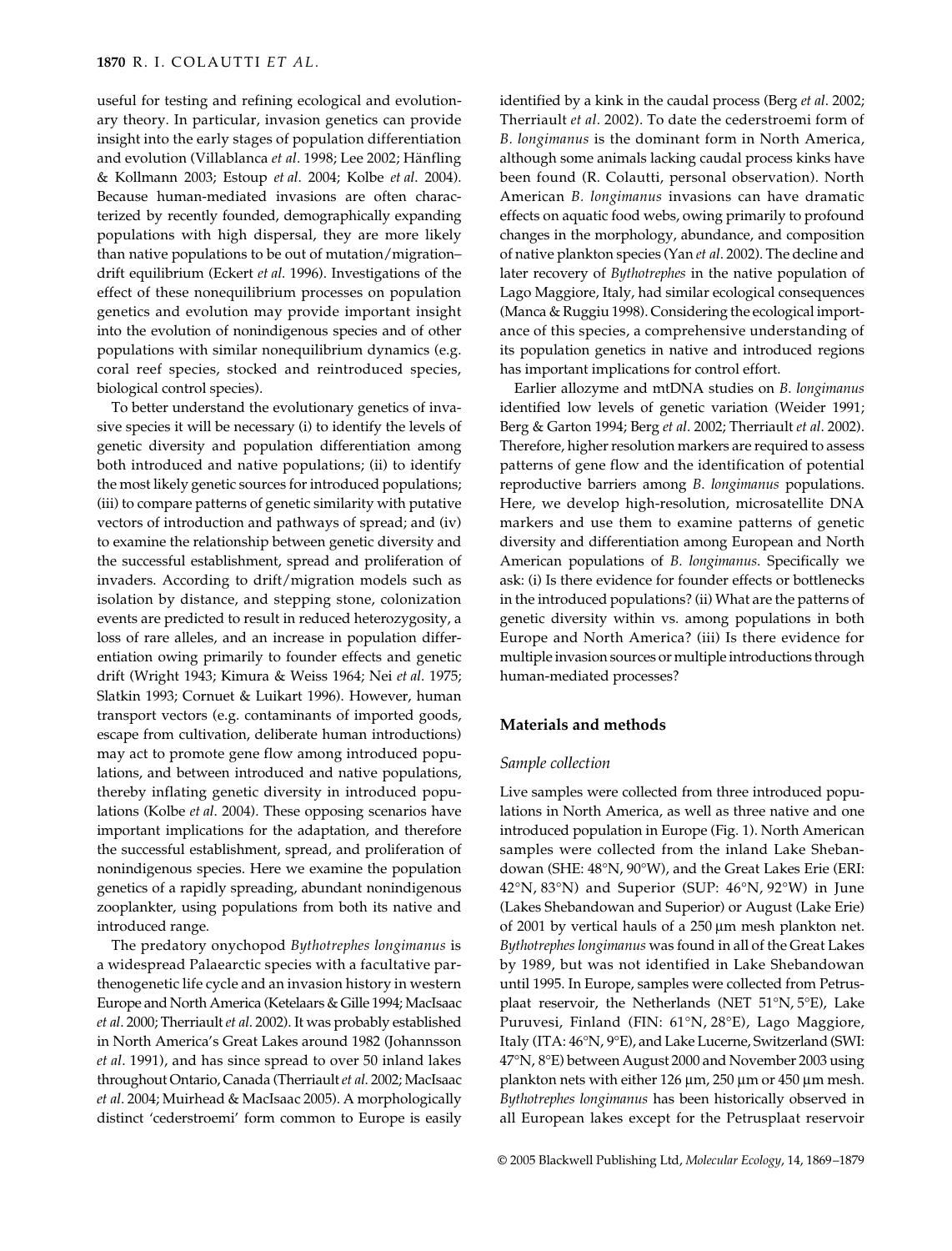

**Fig. 1** Map of *Bythotrephes longimanus* sampling sites of native (triangles) and introduced (stars) populations in Europe and North America. European sites are Petrusplaat reservoir, the Netherlands (NET); Lake Puruvesi, Finland (FIN); Lago Maggiore, Italy (ITA); and Lake Lucerne, Switzerland (SWI). Note that the Netherlands population is a recently colonized population in Europe. North American sites are composed of the inland Lake Shebandowan (SHE), and the Great Lakes Erie (ERI) and Superior (SUP).

(NET), which was first invaded some time around 1987. Although our Swiss and Italian populations are in close geographical proximity, they are separated by the Alps, a major geographical barrier. All samples were stored in 95% ethanol and sorted in the laboratory under dissecting microscope to separate individual *B*. *longimanus* from other planktonic species. Over a period of days, pigment leached out of the samples resulting in a yellowish preservative, so ethanol was refreshed periodically (typically 30 days) until no colouration was visible.

#### *Microsatellite isolation and characterization*

Total genomic DNA was extracted from whole *B*. *longimanus* organisms using Promega's Wizard Kit®. Microsatellite DNA-enriched genomic libraries were developed following Hamilton *et al*. (1999), with modifications from O'Reilly *et al*. (2000). Briefly, high-quality DNA was extracted from eight individuals from Shebandowan Lake, Ontario, Canada, combined, and precipitated using a standard salt precipitation procedure (Sambrook *et al*. 1989). We conducted separate enrichment procedures using  $(GACA)_{\text{A}}$ ,  $(AGAT)_{4}$ ,  $(AC)_{8}$ , and  $(AGC)_{4}$  probes. The enriched genomic DNA library was transformed into One Shot® *Escherichia coli* cells using a TOPO TA Cloning® Kit (Invitrogen) or a Promega® pGEM-T Vector System I with Promega's competent cells. A total of 204 transformed colonies were subcloned, and the insert polymerase chain reaction (PCR)

was amplified using universal M13 primers. Twenty-three clones amplified more than one band and were discarded, as were 37 additional clones with inserts < 150 bp. Sequencing of the 144 remaining clones was performed with a Beckman Coulter CEQ 8000 Genetic Analysis System, according to protocols provided by Beckman Coulter. We selected 24 clones that contained more than three copies of the repeat sequence, and sufficient flanking regions to design primer sets (PRIMER3: Whitehead Institute for Biomedical Research and NetPrimer–Premier Biosoft®).

Primer sets were tested using standard PCR conditions: 94 °C for 2 min, followed by 35 cycles of 94 °C for 1 min, optimal melting temperature (as determined by a previous temperature-gradient PCR; see Table 1) for 1 min, and 72 °C for 90 s. These 35 cycles were followed by a final 5 min step at 72 °C. Extended primers were designed for polymorphic primers by adding the complimentary M13 F sequence to the 5′ end of the forward primer in each set. This enabled us to use dye-labelled M13 F primers (25 cycles  $\times$  58 °C) for fragment analysis on the CEQ 8000. In some cases, secondary amplification products were identified from a single sample (e.g. more than two fragments per locus); however, when this occurred the primary amplified fragments were identified by their higher intensity and characteristic chromatogram pattern.

## *Statistical analyses*

To test for population structure among all populations, we used the TFPGA software package (Tools for Population Genetic Analysis version 1.3) and genepop version 3.4 (Raymond & Rousset 1995) to calculate observed and expected heterozygosities ( $H<sub>O</sub>$  and  $H<sub>E</sub>$ ), to test for Hardy– Weinberg equilibrium (HWE), to test for linkage disequilibrium among all pairwise sets of loci, and to calculate pairwise  $F_{ST}$ , and Nei's standard (1972) genetic distances (*D*<sub>s</sub>). Linkage disequilibrium and HWE were calculated using a Markov chain Monte Carlo (MCMC) approach, with a dememorization number of 1000 and 100 batches of 1000 iterations per batch. A genetic distance matrix (Cavalli-Sforza & Edwards' chord distance, *D<sub>c</sub>*, 1967) between all pairs of populations was calculated using the program populations, version 1.2.28 (O. Langella, Centre National de la Recherche Scientifique, Laboratoire Populations, Génétique et Evolution, Gif sur Yvette; http://www.cnrs-gif.fr/pge/bioinfo/populations) using the neighbour-joining (NJ) cluster method. Bootstrap values were calculated over all loci and NJ data were exported to TREEVIEW (release 1.6.6; page 2001) for graphing. To test for recent gene flow among populations, we used geneclass (version 1.0; Cornuet *et al*. 1999) to test for migrant genotypes. We identified individuals that were cross-assigned to populations from which they were not sampled, using a conservative probability of 0.5 for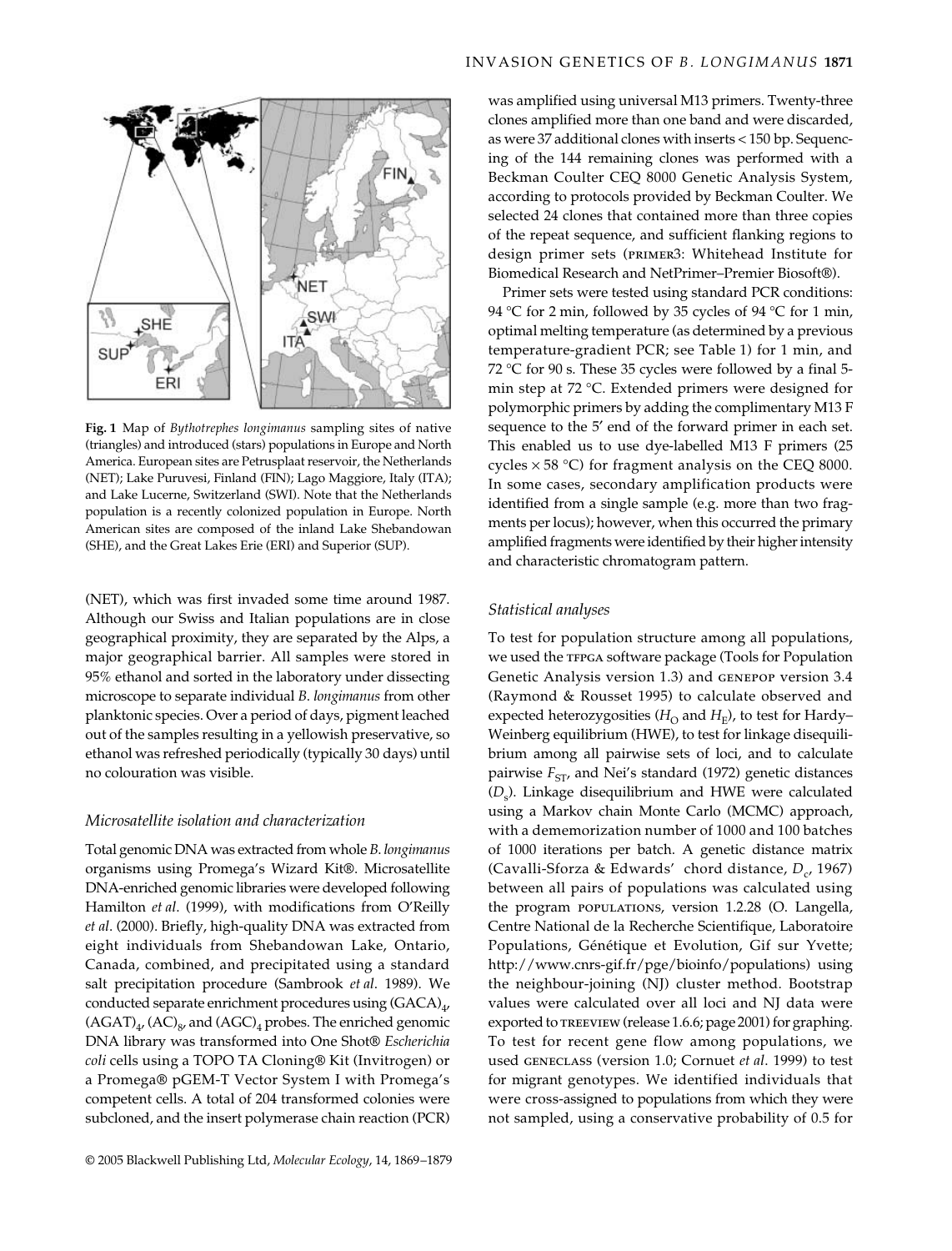| Table 1 Primer sequences for five novel polymorphic microsatellite DNA marker loci in Bythotrephes longimanus. The locus name, number             |
|---------------------------------------------------------------------------------------------------------------------------------------------------|
| of individuals genotyped $(n)$ , repeat array sequence, annealing temperatures $(T_a)$ , fragment size range, and number of alleles (A) are given |
| for each locus                                                                                                                                    |

| Locus  | $\boldsymbol{n}$ | Repeat array                                             | Primer sequences (5'-3')         | $T_{\alpha}$ (°C) | Size (bp)<br>$176 - 290$ | A<br>19 |
|--------|------------------|----------------------------------------------------------|----------------------------------|-------------------|--------------------------|---------|
| Blo4   | 216              | $(GTCT)_{3}(N)_{2}(CTGT)_{6}(N)_{56}(TG)_{7}$            | F: CGC ACG TCT GTC TGT CTT TC    | 54.6              |                          |         |
|        |                  |                                                          | R: GGC GGA AAT ATG CAA ATC AT    |                   |                          |         |
| Blo14  | 209              | $(CA)_{3}(N)_{12}(CA)_{3}(N)_{26}(CAGA)_{4}CA(CAGA)_{3}$ | F: GAA GGC CCG ACG GTT GA        | 54.6              | $163 - 221$              | 9       |
|        |                  |                                                          | R: AGG ATG TGC TGT GAT TGT GC    |                   |                          |         |
| Blo20  | 222              | GTCTGTTT(GTCT) <sub>3</sub>                              | F: TTC CAA ATT TCT TTC CGA GGT   | 54.6              | $180 - 254$              | 13      |
|        |                  |                                                          | R: CCT TAG CTC AAT CAA TTG CT    |                   |                          |         |
| Blo.35 | 192              | (CAAA) <sub>3</sub> (CAGA) <sub>3</sub> CAAACAGA         | F: CTT CCC TTT AAA TAG CCC GAA T | 59                | $109 - 153$              | 5       |
|        |                  |                                                          | R: CGG TAA TTG GAC CGT GAA TG    |                   |                          |         |
| Blo158 | 166              | $(GTT)_{4}(GGT)_{7}(GCT)_{4}(GGT)_{2}(GCT)_{4}$          | F: GCC AGG GCG TAG GAA TTA TG    | 57.8              | $98 - 191$               | 17      |
|        |                  |                                                          | R: AGC ACC TTC ATC ACC AGC A     |                   |                          |         |

the assignment test. These individuals likely represent recent migrant genotypes, or individuals containing recently introgressed genomes.

We used four methods to test for bottlenecks. First, we used the program bottleneck version 1.2 (Cornuet  $\&$ Luikart 1996; Cornuet *et al*. 1999) utilizing the Wilcoxon test for heterozygote excess, under the stepwise-mutation model (SMM) as well as the two-phase model (TPM). We chose the Wilcoxon test because it is preferable when few loci are used (Cornuet & Luikart 1996; Cornuet *et al*. 1999). Second, the FSTAT program version 2.9 (Goudet 1995) was used to measure the total number of individual genotypes  $(N)$  and unique alleles  $(N_a)$  and to calculate allele diversity (*k*) after Weir & Cockerham (1984). While both  $N_a$  and  $k$ may be informative, the latter controls for variation in sample size and is therefore more appropriate for comparisons of allelic richness when sample size is uneven. Third, we calculated *M* ratios after Garza & Williamson (2001). The *M* ratio compares the number of alleles  $(N_a)$  to their size range, measured in repeat number  $(r)$ . At equilibrium,  $N_a$ *r* should approach 1 under the SMM, while persistent bottlenecks are expected to decrease  $N_a$  faster than  $r$ , resulting in a lower *M* ratio (Garza & Williamson 2001). In extreme cases, sustained bottlenecks combined with drift can result in fixation of alleles. This would give an *M* ratio of 1, leading to an artificially inflated *M* when averaged over loci. Similarly, a fixed locus that recently mutated would result in two alleles with a small *r*, and therefore an *M* ratio close to 1. To reduce bias from extreme bottlenecks like this, in each population we excluded loci with one allele, as well as loci with two alleles if the frequency of the second allele was < 0.05. Finally, we graphed the allele frequencies for each population based on methods in Luikart *et al*. (1998). Excluding alleles with a frequency of zero (i.e. empty size classes), bottlenecks will cause a decrease in rare alleles and a resultant shift in the mode of the allele frequency histogram.

#### **Results**

#### *Primer evaluation*

We developed five polymorphic microsatellite loci for *Bythotrephes longimanus*, each with imperfect repeat motifs (Table 1). Two loci (*Blo4* and *Blo14*) contained both a di- and tetra-repeat motif, two others (*Blo20* and *Blo35*) contained mixed tetra-repeats, and the fifth (*Blo158*) was composed of a mixed tri-repeat motif (GenBank Accession nos AY819750–AY819754). When data from all populations were pooled, the number of alleles at each locus ranged from 5 to 19 (Table 1). Twelve of 35 population  $\times$  locus combinations were significantly out of HWE after Bonferroni correction  $(1 - [1 - \alpha])$ , all of which were due to homozygote excess (Table 2). Perhaps surprisingly, the difference between the expected  $(H_E)$  and observed heterozygosities  $(H_O)$ was less than 3% of the  $H_0$  for all 12 loci not in HWE. In other words, the total numbers of expected and observed heterozygotes were similar, but the heterozygote genotypes often contained alleles that were not found in homozygotes and vice versa. A total of 10 pairwise linkage tests were possible within each population, resulting in 70 linkage comparisons. Of these, only three locus pairs showed evidence of linkage disequilibrium after Bonferroni correction, and all were combinations of the *Blo4*, *Blo35* and *Blo158* loci in the Italian (ITA) population. Twenty-five locus pairs could not be tested because of fixed alleles in one of the populations.

#### *Genetic diversity and population divergence*

Average  $H_0$  ranged from 0.3098 to 0.5993 in European populations and from 0.1507 to 0.2199 in North American populations (Table 2). The heterozygosity of the introduced Netherlands population was intermediate to native European and introduced North American populations.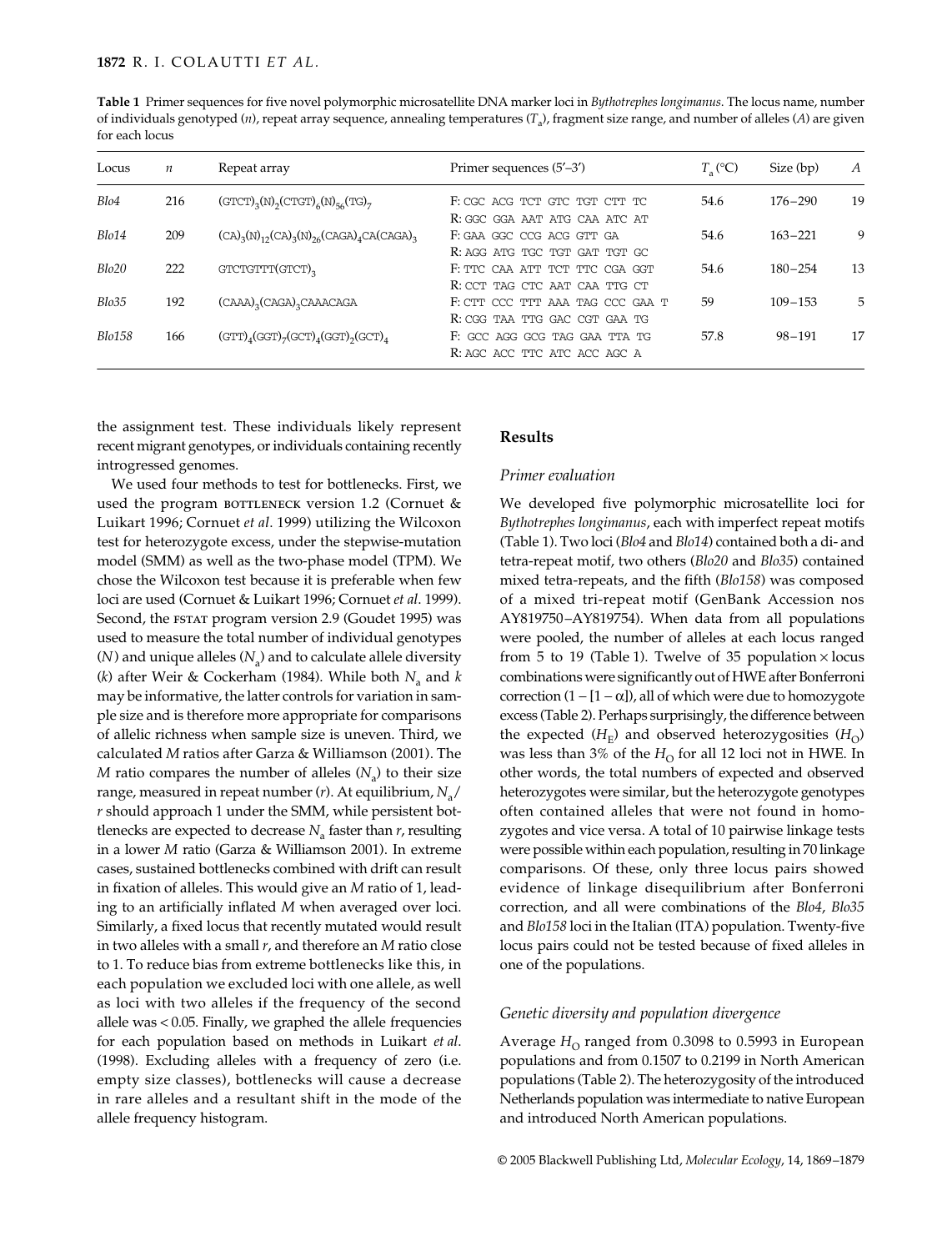**Table 2** Summary information of the five loci for the introduced and native populations of *Bythotrephes longimanus* sampled. Number of individuals sampled (*N*), number of alleles (*N*<sub>a</sub>), allelic diversity (*k*), and *M* ratio were calculated by FSTAT. Expected ( $H_F$ ) and Nei's (1978) unbiased observed heterozygosities (*H<sub>O</sub>*), were calculated by TFPGA. Introduced populations are in bold type. Locus-population combinations that were out of Hardy–Weinberg equilibrium after Bonferroni correction are denoted by bold type *H*<sub>O</sub> with asterisks. Population abbreviations are as described in Fig. 1

|                  | <b>ITA</b>      | SWI          | <b>FIN</b>              | <b>NET</b>              | <b>ERI</b>              | <b>SUP</b>     | <b>SHE</b>     | Mean    |
|------------------|-----------------|--------------|-------------------------|-------------------------|-------------------------|----------------|----------------|---------|
| $Blo4$           |                 |              |                         |                         |                         |                |                |         |
| $\cal N$         | $\rm 48$        | 24           | 22                      | 39                      | 36                      | $24\,$         | 23             | 30.9    |
| $N_{\rm a}$      | $11\,$          | 9            | 3                       | $\overline{2}$          | $\overline{\mathbf{4}}$ | $\mathbf 1$    | $\sqrt{2}$     | $4.6\,$ |
| $\boldsymbol{k}$ | 7.21            | 8.60         | 2.77                    | 1.97                    | 3.06                    | $1.00\,$       | 1.94           | 3.79    |
| $\cal M$         | 0.216           | 0.375        | 0.273                   | 0.400                   | 0.190                   |                |                | 0.291   |
| $H_{\rm E}$      | 0.7174          | 0.8559       | 0.5093                  | 0.1420                  | 0.1570                  | 0.0000         | 0.0832         | 0.3521  |
| $H_{\rm O}$      | $0.7250*$       | 0.8741       | 0.5211                  | 0.1439                  | 0.1592                  | 0.0000         | 0.0850         | 0.3583  |
| $Blo14$          |                 |              |                         |                         |                         |                |                |         |
| $\cal N$         | $\sqrt{48}$     | $23\,$       | 20                      | 38                      | $37\,$                  | 24             | 19             | 29.9    |
| $N_{\rm a}$      | 4               | 3            | $\overline{2}$          | $\overline{\mathbf{4}}$ | 3                       | $\mathbf{1}$   | $\mathbf{1}$   | $2.6\,$ |
| $\boldsymbol{k}$ | 2.29            | 2.48         | 1.85                    | 2.34                    | 2.42                    | $1.00\,$       | 1.00           | 1.91    |
| $\cal M$         | 0.333           | 0.130        |                         | 0.500                   | 0.136                   |                |                | 0.275   |
| $H_{\rm E}$      | 0.0809          | 0.0841       | 0.0487                  | 0.0769                  | 0.1037                  | 0.0000         | 0.0000         | 0.0563  |
| $H_{\rm O}$      | $0.0818^{\ast}$ | 0.0860       | 0.0500                  | 0.0779                  | $0.1051*$               | 0.0000         | 0.0000         | 0.0573  |
| $Blo20$          |                 |              |                         |                         |                         |                |                |         |
| $\cal N$         | 47              | $24\,$       | $22\,$                  | 45                      | 37                      | $23\,$         | $24\,$         | 31.7    |
| $N_{\rm a}$      | 5               | $\mathbf{1}$ | $\overline{2}$          | 6                       | 5                       | $\overline{7}$ | $\mathbf{1}$   | 3.9     |
| $\boldsymbol{k}$ | 4.94            | 1.00         | 2.00                    | 4.32                    | 4.34                    | 6.52           | 1.00           | 3.44    |
| $\cal M$         | 0.250           |              | 0.667                   | 0.162                   | 0.143                   | 0.212          |                | 0.287   |
| $H_{\rm E}$      | 0.7245          | 0.0000       | 0.4907                  | 0.4328                  | 0.3696                  | 0.4707         | 0.0000         | 0.3555  |
| $H_{\rm O}$      | $0.7323*$       | 0.0000       | 0.5021                  | $0.4377*$               | $0.3747*$               | $0.4812*$      | 0.0000         | 0.3611  |
| Blo35            |                 |              |                         |                         |                         |                |                |         |
| $\cal N$         | 46              | $24\,$       | $21\,$                  | 39                      | 24                      | 18             | 20             | 27.4    |
| $N_{\rm a}$      | $\overline{4}$  | $\mathbf{1}$ | $\,$ 3 $\,$             | $\overline{\mathbf{4}}$ | 3                       | $\mathbf{1}$   | $\overline{c}$ | $2.6\,$ |
| $\boldsymbol{k}$ | 3.75            | 1.00         | 2.81                    | 3.12                    | 2.63                    | 1.00           | 2.00           | 2.33    |
| $\cal M$         | 0.174           |              | 0.600                   | 0.190                   | 0.600                   |                | 0.095          | 0.332   |
| $H_{\rm E}$      | 0.6146          | 0.0000       | 0.1757                  | 0.3849                  | 0.1189                  | 0.0000         | 0.2188         | 0.2161  |
| $H_{\rm O}$      | 0.6214          | 0.0000       | 0.1800                  | $0.3899*$               | 0.1215                  | 0.0000         | 0.2244         | 0.2196  |
| Blo158           |                 |              |                         |                         |                         |                |                |         |
| $\cal N$         | 39              | 24           | 18                      | 21                      | 23                      | $24\,$         | 17             | 23.7    |
| $N_{\rm a}$      | $10\,$          | 5            | $\overline{\mathbf{4}}$ | 5                       | 3                       | $\overline{7}$ | 3              | 5.3     |
| $\boldsymbol{k}$ | 8.37            | 4.34         | 3.94                    | 4.62                    | 2.99                    | 6.31           | 3.00           | 4.79    |
| $\cal M$         | 0.323           | 0.105        | 0.108                   | 0.169                   | 0.207                   | 0.318          | 0.120          | 0.193   |
| $H_{\rm E}$      | 0.8254          | 0.5764       | 0.6651                  | 0.6224                  | 0.3318                  | 0.5096         | 0.4308         | 0.5659  |
| $H_{\rm O}$      | $0.8362*$       | 0.5887       | $0.6841*$               | $0.6376*$               | 0.3391                  | $0.5177*$      | 0.4439         | 0.5782  |
| Mean             |                 |              |                         |                         |                         |                |                |         |
| $\cal N$         | 45.6            | 23.8         | 20.6                    | 36.4                    | 31.4                    | 22.6           | 20.6           | 28.7    |
| $N_{\rm a}$      | 6.8             | $3.8\,$      | $2.8\,$                 | $4.2\,$                 | 3.6                     | 3.4            | $1.8\,$        | $3.8\,$ |
| $\boldsymbol{k}$ | 5.31            | 3.48         | 2.67                    | 3.27                    | 3.09                    | 3.16           | 1.79           | 3.26    |
| $\cal M$         | 0.259           | 0.203        | 0.412                   | 0.284                   | 0.255                   | 0.265          | 0.108          | 0.255   |
| $H_{\rm E}$      | 0.5926          | 0.3033       | 0.3779                  | 0.3318                  | 0.2162                  | 0.1955         | 0.1465         | 0.3091  |
| $H_{\rm O}$      | 0.5993          | 0.3098       | 0.3875                  | 0.3374                  | 0.2199                  | 0.1988         | 0.1506         | 0.3148  |

There was also considerable divergence evident among some populations. Pairwise  $F_{ST}$  estimates were highest between Swiss (SWI) and Netherlands (NET) populations, and generally were high among all European populations (0.208–0.598). In contrast, pairwise  $F_{ST}$  values between North American populations were more than two orders of magnitude smaller (0.002–0.063) and not significantly different from zero (Table 3). Pairwise  $F_{ST}$  between each North American and European population (0.287–0.571) were similar to, but generally higher than, measurements between pairs of native European populations (0.208–0.598; Table 3). The NET population was genetically more similar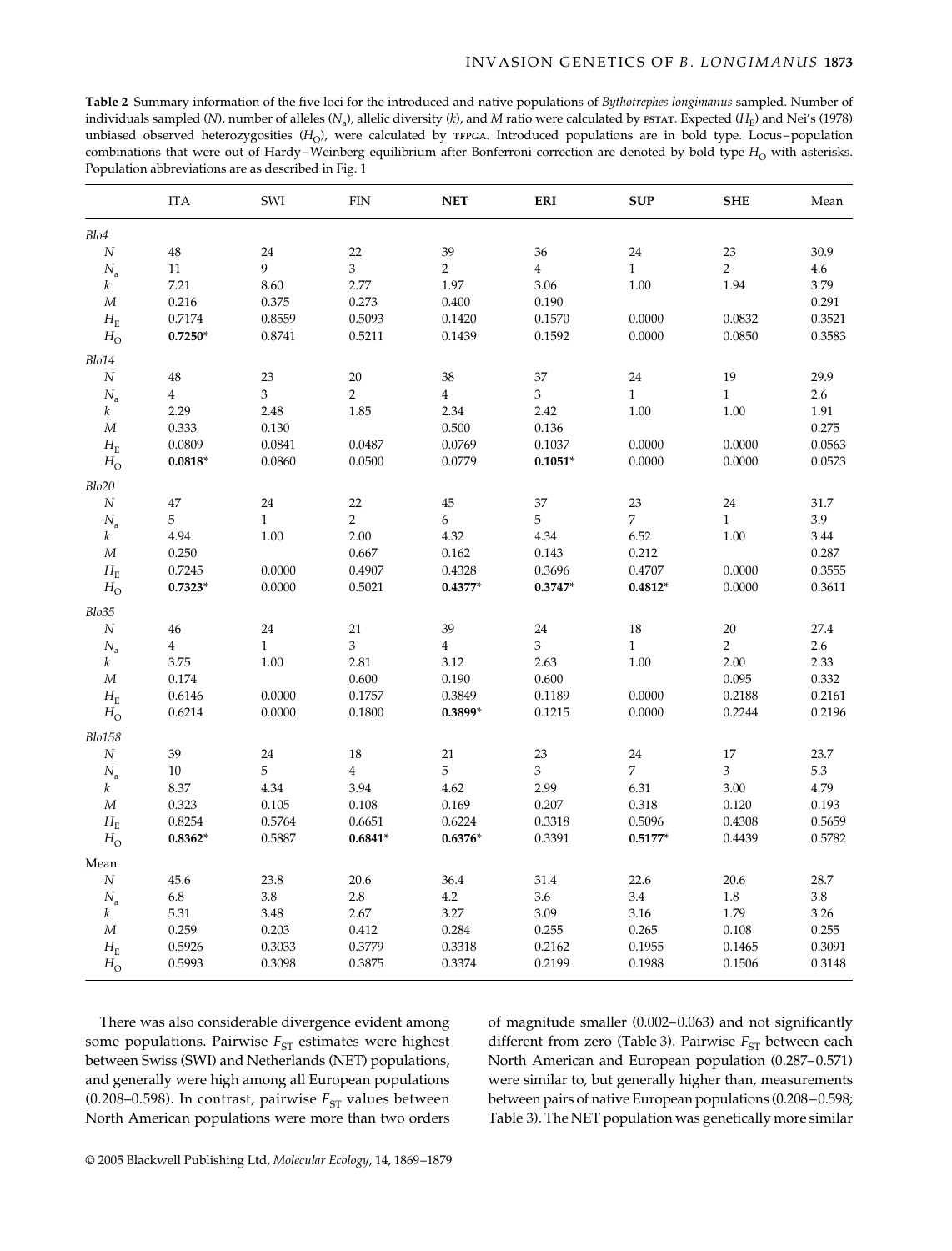**Table 3** Matrix of pairwise  $F_{ST}$  (above diagonal), and Nei's (1972) standard genetic distance (D<sub>s</sub>) (below diagonal) for four introduced and three native populations of *Bythotrephes longimanus*. Estimates between introduced populations are in bold type. All pairwise comparisons except those indicated by '†' were significantly different from zero based on Fisher exact test with Bonferroni correction. Population abbreviations are as described in Fig. 1

|            | <b>ITA</b> | SWI   | <b>FIN</b> | <b>NET</b> | ERI      | <b>SUP</b> | <b>SHE</b> |
|------------|------------|-------|------------|------------|----------|------------|------------|
| <b>ITA</b> | 0          | 0.216 | 0.208      | 0.527      | 0.364    | 0.351      | 0.380      |
| <b>SWI</b> | 0.275      | 0     | 0.235      | 0.598      | 0.517    | 0.523      | 0.571      |
| <b>FIN</b> | 0.325      | 0.190 | 0          | 0.424      | 0.297    | 0.284      | 0.326      |
| <b>NET</b> | 0.313      | 0.474 | 0.373      | $\Omega$   | 0.406    | 0.413      | 0.429      |
| <b>ERI</b> | 0.542      | 0.482 | 0.196      | 0.324      | $\theta$ | $0.002 +$  | $0.039+$   |
| <b>SUP</b> | 0.518      | 0.478 | 0.183      | 0.336      | 0.008    | 0          | $0.063+$   |
| <b>SHE</b> | 0.552      | 0.522 | 0.191      | 0.320      | 0.015    | 0.021      | 0          |

to North American than to European populations but relatively different from either, given pairwise  $F_{ST}$  values between 0.406 and 0.598. Pairwise estimates of Nei's (1972) standard genetic distances (D<sub>s</sub>) showed a similar pattern, with values ranging from 0.190 to 0.598 for European pairs and 0.008 to 0.021 for North American pairs (Table 3). Neighbour-joining (NJ) analysis using chord distance (D<sub>c</sub>) grouped the three introduced North American populations together, and away from all European populations including the NET. All nodes were supported ≥ 53% when bootstrapped over loci. All three of our measurements of genetic structure were similar; however,  $D_c$  showed relatively greater divergence among introduced populations compared to pairwise  $F_{ST}$  and  $D_s$  estimates (Fig. 2). In addition, the North American populations grouped slightly closer to the Netherlands (NET) population than to the Finland (FIN) population based on NJ analysis (Fig. 2).

## *Allele diversity and assignment tests*

Average allelic diversity ranged from 1.79 in the introduced population of Shebandowan (SHE) to 5.31 in the native Italian (ITA). The two other introduced populations, Superior (SUP) and Erie (ERI), had values similar to native populations (Table 2). Comparison of mean *M* ratios reveals a similar pattern, ranging from 0.108 to 0.412. Shebandowan (SHE) had the lowest mean *M* ratio while ERI and SUP had values similar to native populations. The ITA population had the highest mean allelic diversity, while the FIN population had the highest mean *M* ratio. The distributions of the frequency of alleles for each population revealed that most alleles were rare  $(< 5\%)$ , but some populations had a high proportion of common alleles (> 45%); however, this distribution of allele frequencies was not consistent among populations (Fig. 3). None of the populations showed significant bottlenecks based on the Wilcoxon test under either the SMM or TPM.



**Fig. 2** Unrooted neighbour-joining cluster diagram based on Cavalli-Sforza & Edwards (1967) chord distance depicting the relationships among *Bythotrephes longimanus* populations from Europe (NET, FIN, ITA, SWI) and North America (SHE, ERI, SUP). Bootstrap values shown are percentage support based on 1000 bootstrap iterations. See Fig. 1 for population locations.

Results from the assignment test were more conclusive. Individuals from native populations tended to be assigned to the population from which they were sampled. Only four individuals from all of the native European populations were not assigned to the populations from which they were sampled, while in the NET population, 19 individuals were cross-assigned to other populations (Table 4). Conversely, many individuals from North American populations were cross-assigned to populations from which they were not obtained (Table 4). For example, 10 SUP individuals were classified as Lake Superior genotypes, while 11 and 10 individuals were assigned to ERI and SHE, respectively. In addition to cross-classification among introduced populations, between 6 and 25 individuals from ERI were cross-assigned to each of the native populations (Table 4).

## **Discussion**

#### *Evidence for bottlenecks*

At first glance, our results suggest contradictory evidence for bottlenecks in the North American introduced populations. Consistent with an invasion bottleneck, heterozygosity  $(H<sub>o</sub>)$  was much lower in North American than in European populations (Table 2). The introduced population of Shebandowan Lake (SHE), had the lowest values of  $H_{\Omega}$  *k* and *M* of all populations examined in this study, strongly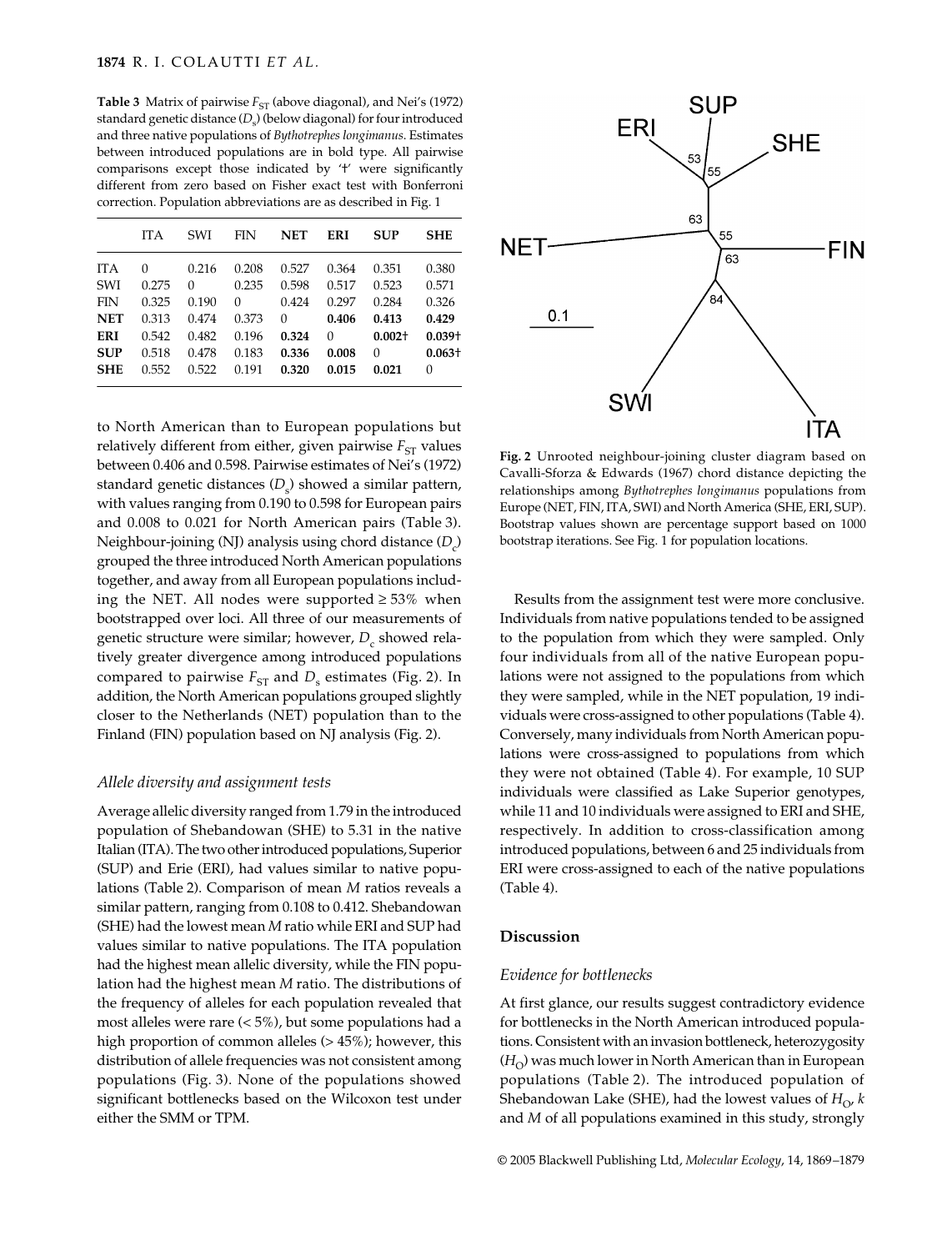



**Fig. 3** Distribution histograms of allele frequencies over all loci, for each of four European (NET, FIN, ITA, SWI) and three North American (SHE, ERI, SUP) populations. Bars on the right of the histogram represent fixed alleles (i.e. frequency of 1), while rare alleles are on the left. Bottlenecks are expected to shift the mode from low to high frequencies (i.e. from left to right). Sampling locations are shown in Fig. 1.

supporting founder effects resulting from a bottleneck for this population — the only inland lake in the introduced region that we examined. However, allelic diversity (*k*), *M* ratios (Table 2), and allelic frequency diagrams (Fig. 3) showed weak evidence for bottlenecks in the other introduced populations when compared to native ones. These measurements, along with the bottleneck procedure, appear to have been affected by the presence of a large number of rare alleles in all populations except SHE (Fig. 3).

The genetic similarity (based on  $F_{\textrm{ST'}} D_{\textrm{s}}$ ,  $D_{\textrm{c}}$  and assignment test results) between SUP and ERI suggests high levels of gene flow among these populations. This is consistent with the putative invasion vectors for *Bythotrephes longimanus*in North America. The two Great Lakes populations (SUP and ERI) are linked by transoceanic vessels and by regional fleets that move large amounts of ballast water, and associated biota, throughout the Great Lakes. Inland lakes like Shebandowan likely represent rare (or a single) secondary

invasions mediated by recreational boaters and involve much smaller inocula (MacIsaac *et al*. 2004). Our results are most consistent with a scenario of initial colonization (i.e. an invasion bottleneck) followed by multiple subsequent invasions, along with high migration among Lakes Erie and Superior. The result is an invasion bottleneck that has been largely offset by gene flow from at least two, and probably more, native populations. An alternative scenario of a single large introduction event from a highly diverse pool cannot be completely ruled out. However, such a scenario is hard to harmonize with our results and those of previous studies. This would require that the source population contained a large number of rare alleles that are shared with our NET, FIN and ITA populations. Given the level of divergence of these populations, and the phylogeographical structure evident from our four European samples, it seems unlikely to us that such a population exists, unless it too is a recently colonized population.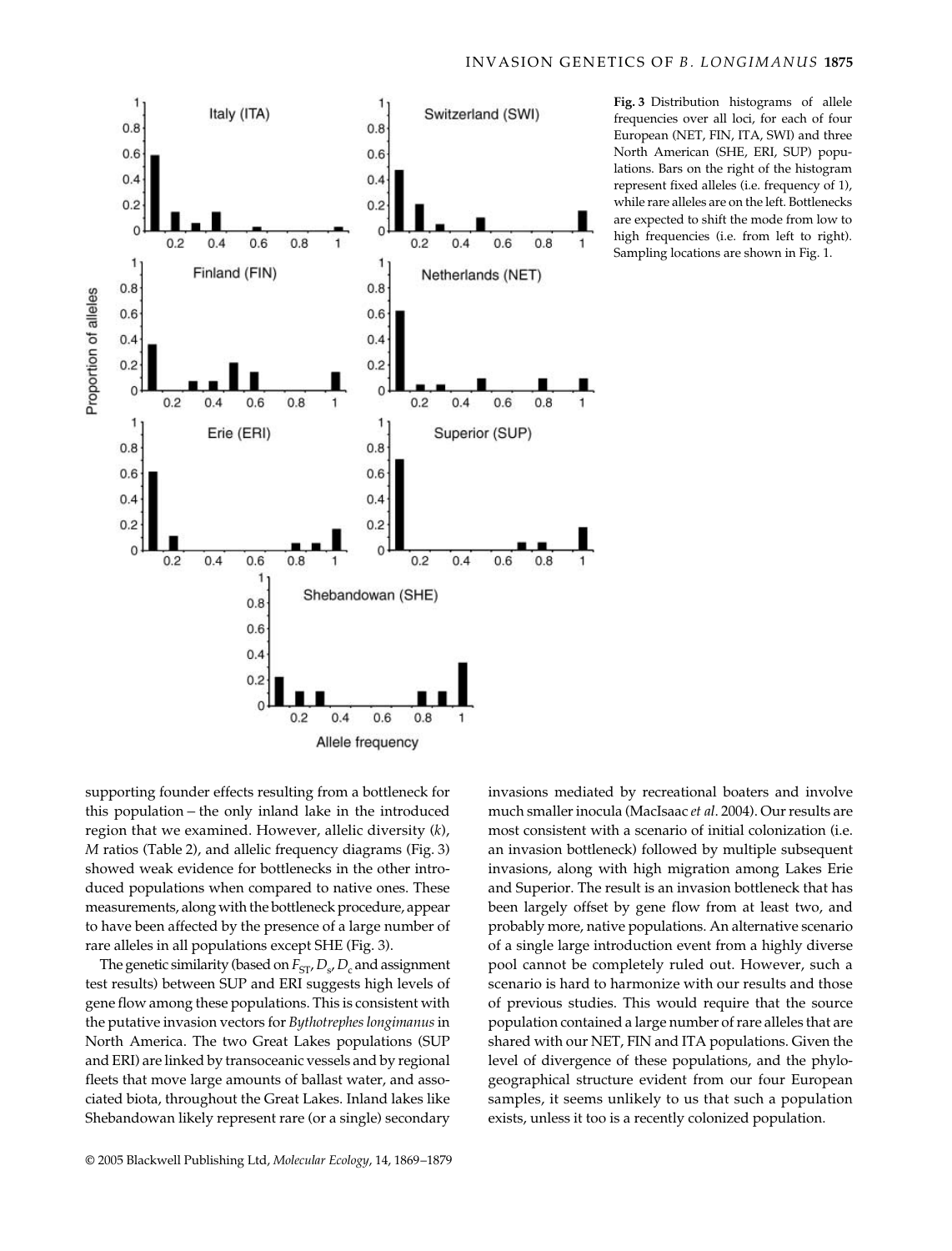| Source     | Assigned to |            |       |            |      |            |            |          |  |
|------------|-------------|------------|-------|------------|------|------------|------------|----------|--|
|            | <b>ITA</b>  | <b>SWI</b> | FIN   | <b>NET</b> | ERI  | <b>SUP</b> | <b>SHE</b> | Unclass. |  |
| <b>ITA</b> | 30/30       | 1/1        | 0/0   | 0/0        | 0/0  | 0/0        | 0/0        | 17       |  |
| SWI        | 0/0         | 10/10      | 0/0   | 0/0        | 0/0  | 0/0        | 0/0        | 14       |  |
| <b>FIN</b> | 3/0         | 0/0        | 15/12 | 0/0        | 0/0  | 0/0        | 0/0        | 7        |  |
| <b>NET</b> | 3/1         | 0/0        | 6/0   | 35/29      | 6/0  | 7/0        | 6/0        | 10       |  |
| ERI        | 25/2        | 6/0        | 24/0  | 9/0        | 39/2 | 35/0       | 28/0       |          |  |
| <b>SUP</b> | 1/0         | 0/0        | 2/0   | 0/0        | 11/1 | 10/0       | 10/0       | 12       |  |
| <b>SHE</b> | 3/0         | 0/0        | 12/   | 1/0        | 16/0 | 16/0       | 17/1       | 6        |  |

**Table 4** Results of an assignment test on *Bythotrephes longimanus* genotypes using geneclass software. The number of times an individual was assigned to one of the populations is shown on the left side of the slash, and the numbers of unique assignments are shown on the right. Bold numbers in shaded area show assignment results within and among introduced populations. Individuals that failed to meet the simulation minimum criterion (threshold = 0.50) are listed as unclassified. Population abbreviations are as described in Fig. 1

A potentially confounding factor in our analysis is the facultative parthenogenetic life cycle of *B. longimanus*. Indeed, the *M* ratios of even native populations in this study are much lower than those of bottlenecked mammals in Garza & Williamson (2001), while the allele frequency histograms in Fig. 3 are quite different than those expected under SMM or TPM (see Luikart *et al*. 1998). Frequent cycles of asexual reproduction, and seasonal 'crashes' in population size could account for the number of fixed loci and the slight homozygote excess in loci out of HWE. Parthenogenesis reduces the rate of recombination, a result consistent with our uncommon HWE results. That is, seasonal bouts of sexual reproduction allow for recombination, leading to similar  $H_{\rm O}$  and  $H_{\rm E}$  results, but several generations of asexual reproduction increases the frequency of particular genotypes, resulting in a deviation from HWE at the level of genotype. The parthenogenetic life history of *B*. *longimanus* may therefore affect our ability to clearly identify bottlenecks in the introduced range. However, the lack of any clear patterns of linkage disequilibrium in any of our populations suggests that any confounding effects of parthenogenesis are small. Moreover, it is difficult to explain the existence of a large number of rare alleles in a scenario of low recombination.

## *Genetic variation and invasion sources*

Based on NJ analysis and on pairwise  $F_{ST}$  and  $D_s$  estimates, our results support strong isolation among European populations of *B. longimanus*. Inferred gene flow was substantially higher among the introduced populations, although they also displayed some level of genetic differentiation based on the presence of unique alleles. Interestingly, the two Great Lakes populations studied—ERI and SUP––were genetically more similar to each other than either is to SHE, an inland lake that was likely invaded from Lake Superior (MacIsaac *et al*. 2004). Neighbour-joining analysis grouped all North American populations somewhere between the NET sample and the FIN sample, while Therriault *et al*. (2002) concluded based on sequence data of the mtDNA cytochrome oxidase I (*COI*) gene that Lake Puruvesi (our FIN population) was a more likely source than a population from the Netherlands.

With more extensive sampling and with more loci, our results might tend towards a more accurate relationship among these populations. However, if our results accurately portray the genetic structure of *B*. *longimanus* populations, then migration inferences based on averaged estimates like  $D_c$  or  $F_{ST}$  may not be equivalent to gene flow under many scenarios, such as when migrants are subject to selection at loci linked to neutral markers. Conversely, both strong invasion bottlenecks and significant gene flow from multiple sources could account for the patterns observed in our analyses. For example if SUP and ERI received genes from divergent areas of Europe (such as Finland and Italy), the high gene flow suggested by our analyses would have homogenized most of this variation so that each introduced population would group together and separate from either source.

Previous studies have identified only a single source region somewhere in the northeast Baltic region. Berg *et al*. (2002) suggested Lake Ladoga, Russia, was the source based on allozymes, and Therriault *et al*. (2002) identified Lake Puruvesi, Finland, as the likely source of the North American invasion based on the mtDNA *COI* gene. Lake Ladoga was not sampled in the latter study, but both support a single invasion source somewhere in the northeast Baltic. Our pairwise  $F_{ST}$  calculations, which implicate our FIN population over the others we sampled, also support a source in this region. By contrast, our NJ analysis suggests sources near Finland and the Netherlands, the latter of which is itself an introduced population.

Results from our assignment test are more consistent with gene flow from multiple sources in the introduced populations and implicate an additional source in the northern Mediterranean region. The cross-assignment of North American individuals to European populations suggests gene flow primarily from somewhere near FIN and ITA, with less input from areas near our NET and SWI populations. It is therefore somewhat surprising that the NET population groups closest to North America in our NJ analysis, while assignment results suggest FIN and ITA as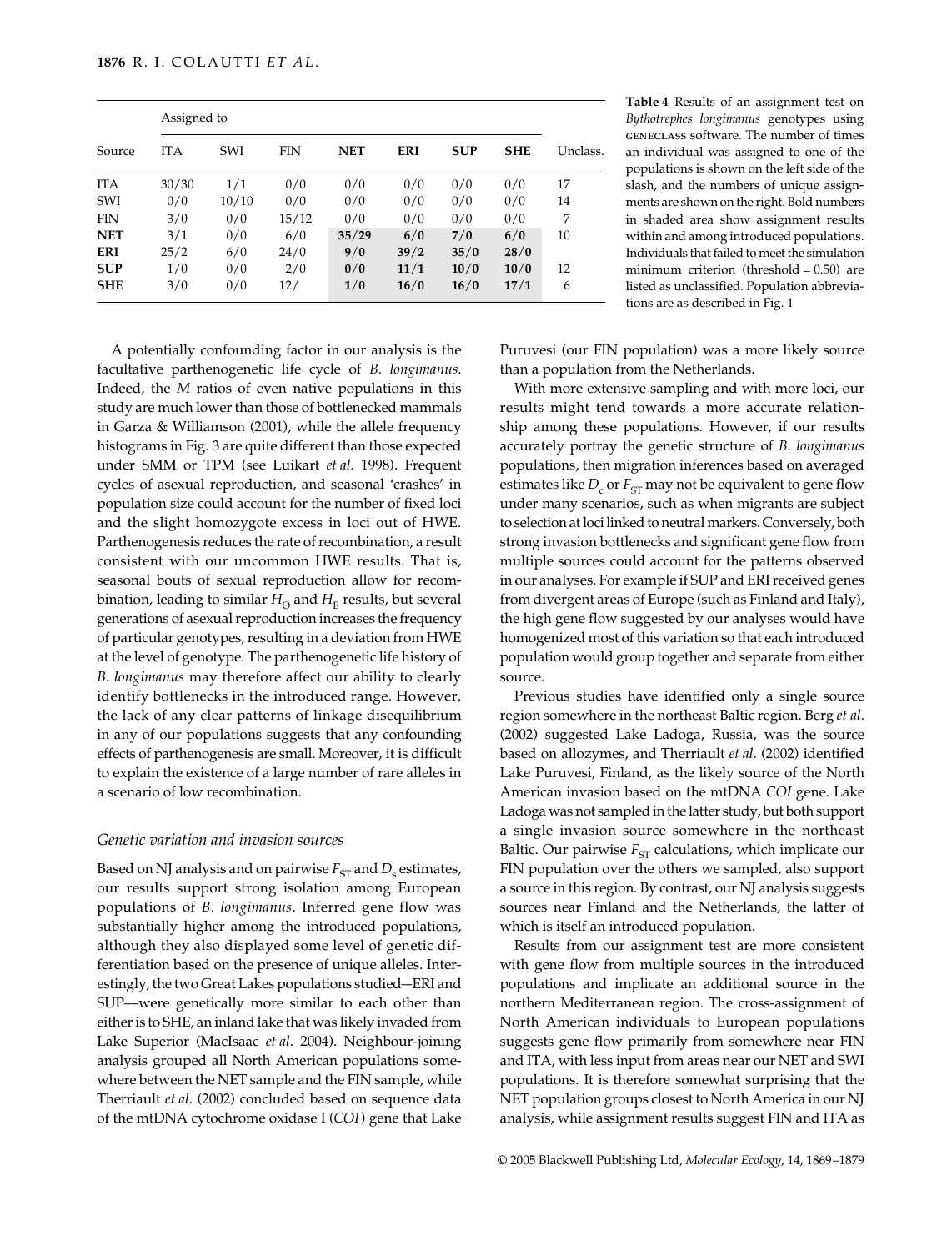more likely sources of many recent migrants. It is also interesting to contrast specific alleles from the five loci. Of the 63 total alleles, 18 are shared between North American and European populations, while 10 and 35 alleles are unique to each region, respectively. Given that only four populations were sampled in the native range, the presence of unique alleles strongly implicates gene flow from other sources that were not sampled in the present study. In sum, our results combined with those of previous studies (Berg & Garton 1994; Berg *et al*. 2002; Therriault *et al*. 2002) support both a founder source from somewhere near the northeast Baltic region and subsequent gene flow from one or more sources, most likely in the region of northern Italy/Switzerland and perhaps the Netherlands. Alternatively, the similarity between the Netherlands and North American population could owe to their both being recently established populations from one or more similar sources. This pattern of gene flow is consistent with major areas of shipping linking the Great Lakes with North Sea and Baltic Sea countries (Colautti *et al*. 2003). We should stress that the European sources implicated in this study do not represent putative source *populations*, but rather the general, geographical regions from whence North American colonists were derived. The assignment of migrant individuals to both our most northern (Finland) and southern (Italy) populations strongly suggests either (i) multiple introductions from quite distant locations of Europe or (ii) the existence of one or more unsampled European sources that is linked to these regions, perhaps by commercial shipping or other human vectors.

#### *Genetic diversity and invasion success*

Genetic studies of Great Lakes invaders have reported two contrasting patterns of genetic diversity. Our microsatellite data, as well as previous data from allozymes and mtDNA strongly suggest bottlenecks for introduced relative to native populations of *B*. *longimanus* (Berg & Garton 1994; Berg *et al*. 2002; Therriault *et al*. 2002). The case is similar for populations of *Cercopagis pengoi*, the closest extant relative of *B. longimanus*, based on mtDNA (Cristescu *et al*. 2001). By contrast, mtDNA and allozyme data show similar levels of genetic diversity for both introduced and native populations of two other Great Lakes invaders, *Dreissena* mussels and *Neogobius melanostomus* gobies (Marsden *et al*. 1995; Dillon & Stepien 2001; Stepien *et al*. 2002). In the case of *Dreissena* sp., introduced populations were even more diverse at mtDNA loci than were several native populations (Stepien *et al*. 2002). Both *Dreissena* sp. and *N*. *melanostomus* were probably established in the Great Lakes several years after *B*. *longimanus*. All species represent rapidly spreading, prolific invaders in the Great Lakes, likely share similar introduction vectors and pathways, and likely receive gene flow from multiple populations, yet the genetic diversity available for selection in these species may be quite different.

Genetic bottlenecks are likely the result of circumstances underlying invasions (e.g. founder effects, strong selection), but a recent reduction in genetic variation revealed by neutral loci can also have important consequences for evolution. Extreme bottlenecks during invasion can reduce fitness by exposing recessive detrimental alleles and/ or can reduce the amount of quantitative variation available for selection (Fisher 1930; Crnokrak & Roff 1999; Reed & Frankham 2001). However, parthenogenesis can effectively increase inbreeding rates by increasing the probability that clones or close relatives recombine to produce offspring. Thus, in general, species like *B. longimanus*, which can potentially establish new populations from a single individual, are likely more resistant to inbreeding depression than are obligately sexual organisms, since a long history of inbreeding will have purged recessive detrimental alleles by natural selection (Hedrick 1994; Lande *et al*. 1994). We found evidence for both bottlenecks and gene flow from multiple sources; thus it is not clear that the loss of genetic diversity at neutral loci is related to invasion success in this species. However, the combination of founder effects, selection, and ongoing gene flow from multiple sources may represent the 'best of both worlds': repeated bottlenecks break up epistatic interactions and expose rare, recessive genes to purging by natural selection while gene flow from multiple sources introduces new additive variation for selection to act upon.

## **Conclusion**

Previous invasion genetics studies of *Bythotrephes longimanus* have been hampered by a dearth of variable markers; our five novel microsatellite loci provide a valuable tool for further research into the genetic structure of introduced populations in this species. We found that North American populations are significantly differentiated from European ones, and that the former contain only a subset of the genetic variability of the latter (i.e. a bottleneck). However, the genetic consequences of bottlenecks have been offset by high gene flow between the two Great Lakes populations and by gene flow from multiple European sources. Our novel finding of gene flow from southern Europe as well as the northeast Baltic suggests caution should be used when inferring genetic relationships among recently introduced populations. Further studies on the invasion genetics of introduced and native populations will lead to a better understanding of the effects of bottlenecks and gene flow from multiple sources on the evolution of populations significantly out of mutation/migration–drift equilibrium, with important implications for the evolution of species that are commensal with human activity. Ours is the first invasion genetics study of *B*. *longimanus* to use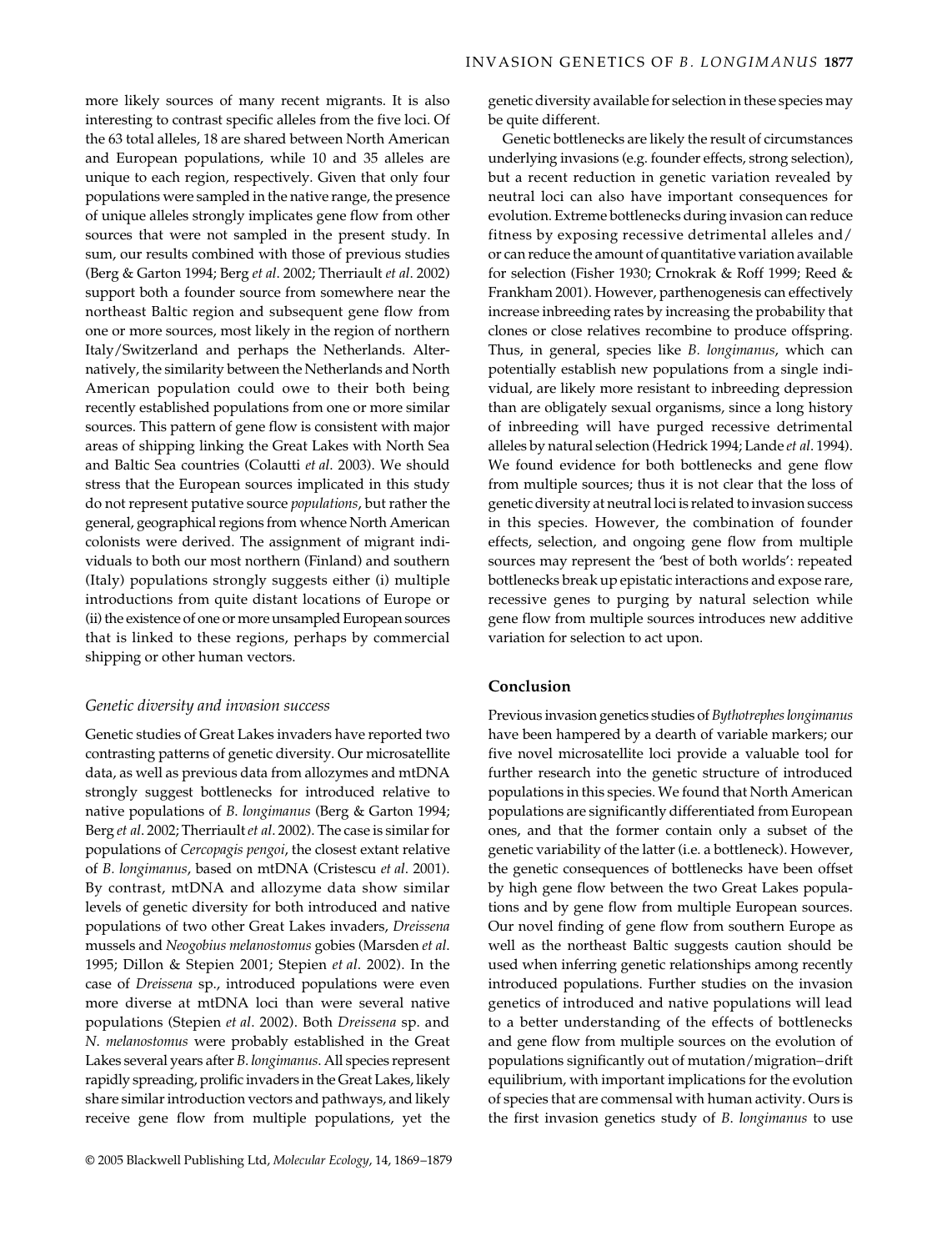rapidly evolving markers and one of a growing number on biological invaders in general (e.g. Berg & Garton 1994; Villablanca *et al*. 1998; Cristescu *et al*. 2001; Dillon & Stepien 2001; Novak & Mack 2001; Berg *et al*. 2002; Hänfling *et al*. 2002; Lee 2002; Stepien *et al*. 2002; Therriault *et al*. 2002; Estoup *et al*. 2004; Kolbe *et al*. 2004). We have successfully (i) identified the severity of founder effects, (ii) revealed source regions (northeast Baltic and southern Europe) of invasion and subsequent gene flow, and (iii) confirmed, at a qualitative level, putative scenarios of gene flow among introduced populations. Our findings demonstrate the utility of invasion genetics to inform management decisions (e.g. identifying invasion sources) and to improve our understanding of the genetic variation underlying the evolution of invasive species.

#### **Acknowledgements**

The authors are most grateful to V. Rixon, C. Busch, M. Docker, R. Hepburn, and T. Therriault for assistance in the laboratory. D. Gray, M. Gessner, G. Cimbura, M. Rawson, C. Willox and many others provided sampling assistance. S.C.H. Barrett, J. Friedman, S. Walker, and M. Burbidge, D. McCauley and two anonymous reviewers provided valuable feedback on the manuscript. Financial support to RIC from the Natural Science and Engineering Research Council of Canada (NSERC) and the University of Windsor, to HJM from NSERC and from a DFO Research Chair, and to DDH from NSERC Discovery and Canada Research Chair programs is gratefully acknowledged.

## **References**

- Berg DJ, Garton DW (1994) Genetic differentiation in North American and European populations of the cladoceran *Bythotrephes*. *Limnology and Oceanography*, **39**, 1503–1516.
- Berg DJ, Garton DW, MacIsaac HJ, Panov VE, Telesh IV (2002) Changes in genetic structure of North American *Bythotrephes* populations following invasion from Lake Ladoga, Russia. *Freshwater Biology*, **47**, 275–282.
- Cavalli-Sforza LL, Edwards AWF (1967) Phylogenetic analysis: models and estimation procedures. *Evolution*, **32**, 550–570.
- Colautti RI, Niimi AJ, van Overdijk CDA, Mills EL, Holeck K, MacIsaac HJ (2003) Spatial and temporal analysis of transoceanic shipping vectors to the Great Lakes. In: *Invasive Species: Vectors and Management Strategies*(eds Carlton GM, Ruiz JT), pp. 459–504. Island Press, Washington, D.C.
- Cornuet JM, Luikart G (1996) Description and power analysis of two tests for detecting recent population bottlenecks from allele frequency data. *Genetics*, **144**, 2001–2014.
- Cornuet JM, Piry S, Luikart G, Estoup A, Solignac M (1999) New methods employing multilocus genotypes to select or exclude populations as origins of individuals. *Genetics*, **153**, 1989–2000.
- Cristescu MEA, Hebert PDN, Witt JDS, MacIsaac HJ, Grigorovich IA (2001) An invasion history for *Cercopagis pengoi* based on mitochondrial gene sequences. *Limnology and Oceanography*, **46**, 224–229.
- Crnokrak P, Roff DA (1999) Inbreeding depression in the wild. *Heredity*, **83**, 260–270.
- Dillon AK, Stepien CA (2001) Genetic and biogeographic relationships of the invasive round (*Neogobius melanostomus*) and tubenose (*Proterorhinus marmoratus*) gobies in the Great Lakes versus Eurasian populations. *Journal of Great Lakes Research*, **27**, 267–280.
- Eckert CG, Manicacci D, Barrett SCH (1996) Genetic drift and founder effect in native versus introduced populations of an invading plant, *Lythrum salicaria* (Lythraceae). *Evolution*, **50**, 1512–1519.
- Estoup A, Beaumont M, Sennedot F, Moritz C, Cornuet JM (2004) Genetic analysis of complex demographic scenarios: spatially expanding populations of the cane toad, *Bufo marinus*. *Evolution*, **58**, 2021–2036.
- Fisher RA (1930) *The Genetical Theory of Natural Selection*. Clarendon Press, Oxford.
- Garza JC, Williamson EG (2001) Detection of reduction in population size using data from microsatellite loci. *Molecular Ecology*, **10**, 305–318.
- Goudet J (1995) FSTAT, version 1.2: a computer program to calculate F-statistics. Journal of Heredity, 86, 485–486.
- Hamilton MB, Pincus EL, Di Fiore A, Fleischer RC (1999) Universal linker and ligation procedures for construction of genomic DNA libraries enriched for microsatellites. *BioTechniques*, **2**, 500–507.
- Hänfling B, Carvalho GR, Brandl R (2002) mtDNA sequences and possible invasion pathways of the Chinese mitten crab. *Marine Ecology Progress Series*, **238**, 307–310.
- Hänfling B, Kollmann J (2003) An evolutionary perspective of biological invasions. *Trends in Ecology & Evolution*, **17**, 545–546.
- Hebert PDN, Cywinska A, Ball SL, DeWaard JR (2003) Biological identifications through DNA barcodes. *Proceedings of the Royal Society of London*. *Series B, Biological Sciences*, **270**, 313–321.
- Hedrick PW (1994) Purging inbreeding depression and the probability of extinction—full-sib mating. *Heredity*, **73**, 363–372.
- Johannsson OE, Mills EL, O'Gorman R (1991) Changes in the nearshore and offshore zooplankton communities in Lake Ontario: 1981–88. *Canadian Journal of Fisheries and Aquatic Sciences*, **48**, 1546–1557.
- Ketelaars HAM, Gille L (1994) Range extension of the predatory cladoceran *Bythotrephes longimanus* Leydig, 1960 (Crustacea, Onychopoda) in western Europe. *Netherlands Journal of Aquatic Ecology*, **28**, 175–180.
- Kimura M, Weiss GH (1964) The stepping-stone model of population structure and the decrease of genetic correlation with distance. *Genetics*, **49**, 561–576.
- Kolbe II, Glor RE, Schettino LR, Lara AC, Larson A, Losos IB (2004) Genetic variation increases during biological invasion by a Cuban lizard. *Nature*, **431**, 177–181.
- Lande R, Schemske DW, Schultz ST (1994) High inbreeding depression, selective interference among loci, and the threshold selfing rate for purging recessive lethal mutations. *Evolution*, **48**, 965–978.
- Lee CE (2002) Evolutionary genetics of invasive species. *Trends in Ecology & Evolution*, **17**, 386–391.
- Luikart G, Allendorf FW, Cornuet JM, Sherwin WB (1998) Distortion of allele frequency distributions provides a test for recent population bottlenecks. *Journal of Heredity*, **89**, 238–247.
- MacIsaac HJ, Borbely JVM, Muirhead JR, Graniero PA (2004) Backcasting and forecasting biological invasions of inland lakes. *Ecological Applications*, **14**, 773–783.
- MacIsaac HJ, Ketelaars HAM, Grigorovich IA, Ramcharan R, Yan